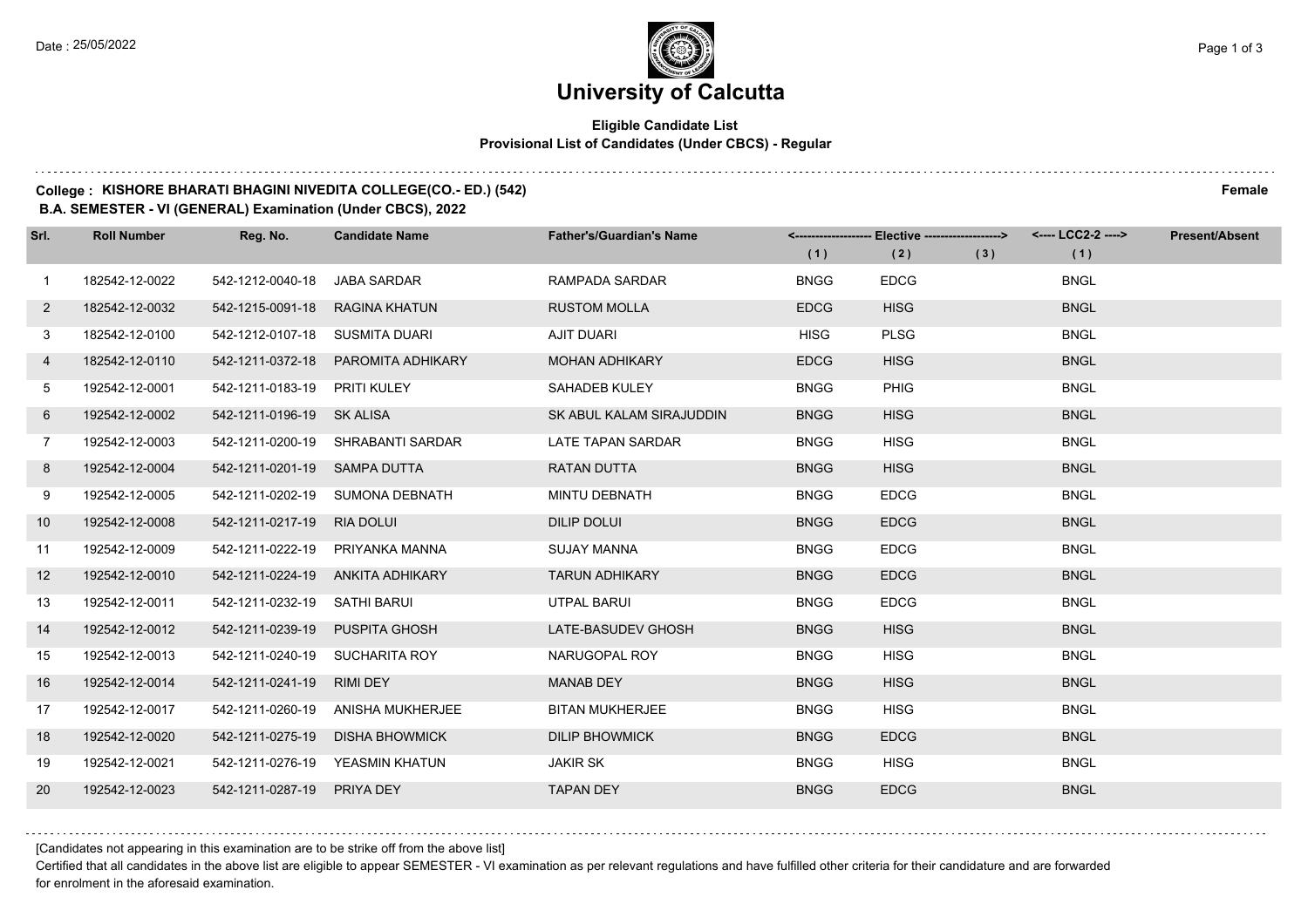$1.111$ 

# **University of Calcutta**

## **Eligible Candidate List Provisional List of Candidates (Under CBCS) - Regular**

## **College : KISHORE BHARATI BHAGINI NIVEDITA COLLEGE(CO.- ED.) (542) Female**

### **B.A. SEMESTER - VI (GENERAL) Examination (Under CBCS), 2022**

| Srl. | <b>Roll Number</b> | Reg. No.                       | <b>Candidate Name</b>               | <b>Father's/Guardian's Name</b> | (1)         | <------------------- Elective ------------------><br>(2) | (3) | (1)         | <b>Present/Absent</b> |
|------|--------------------|--------------------------------|-------------------------------------|---------------------------------|-------------|----------------------------------------------------------|-----|-------------|-----------------------|
| 21   | 192542-12-0024     | 542-1211-0302-19               | ARPITA MAITY                        | <b>ARABINDA MAITY</b>           | <b>BNGG</b> | <b>EDCG</b>                                              |     | <b>BNGL</b> |                       |
| 22   | 192542-12-0025     | 542-1211-0321-19               | <b>RIYA SARKAR</b>                  | <b>JAGANNATH SARKAR</b>         | <b>BNGG</b> | <b>HISG</b>                                              |     | <b>BNGL</b> |                       |
| 23   | 192542-12-0028     | 542-1211-0335-19               | JHUMPA DAS                          | ANUP DAS                        | <b>BNGG</b> | <b>HISG</b>                                              |     | <b>BNGL</b> |                       |
| 24   | 192542-12-0029     |                                | 542-1212-0271-19 SUMANA NASKAR      | <b>SUNIL KUMAR NASKAR</b>       | <b>BNGG</b> | <b>HISG</b>                                              |     | <b>BNGL</b> |                       |
| 25   | 192542-12-0030     | 542-1212-0296-19               | MITALI BISWAS                       | <b>BHOLANATH BISWAS</b>         | <b>BNGG</b> | <b>EDCG</b>                                              |     | <b>BNGL</b> |                       |
| 26   | 192542-12-0031     |                                | 542-1212-0314-19 SUCHATA MONDAL     | <b>DIPANKAR MONDAL</b>          | <b>BNGG</b> | <b>HISG</b>                                              |     | <b>BNGL</b> |                       |
| 27   | 192542-12-0034     | 542-1211-0212-19 MOUMITA DAS   |                                     | <b>GOPAL DAS</b>                | <b>EDCG</b> | <b>PLSG</b>                                              |     | <b>BNGL</b> |                       |
| 28   | 192542-12-0036     | 542-1211-0233-19 RAKHI PAIK    |                                     | LATE SUNIL PAIK                 | <b>EDCG</b> | <b>HISG</b>                                              |     | <b>BNGL</b> |                       |
| 29   | 192542-12-0039     | 542-1211-0268-19               | <b>RITA DAS</b>                     | LATE SAMAR DAS                  | <b>BNGG</b> | <b>EDCG</b>                                              |     | <b>BNGL</b> |                       |
| 30   | 192542-12-0040     | 542-1211-0278-19               | PIYA ADHIKARI                       | <b>TAPAN ADHIKARI</b>           | <b>EDCG</b> | <b>PLSG</b>                                              |     | <b>BNGL</b> |                       |
| 31   | 192542-12-0045     | 542-1212-0231-19 SOUVIK MONDAL |                                     | <b>ASHOK MONDAL</b>             | <b>EDCG</b> | <b>HISG</b>                                              |     | <b>BNGL</b> |                       |
| 32   | 192542-12-0047     | 542-1212-0237-19               | LABANI MONDAL                       | <b>TAPAS MONDAL</b>             | <b>EDCG</b> | <b>HISG</b>                                              |     | <b>BNGL</b> |                       |
| 33   | 192542-12-0049     | 542-1212-0274-19               | DEBJANI NASKAR                      | <b>SUSANTA NASKAR</b>           | <b>EDCG</b> | <b>PLSG</b>                                              |     | <b>BNGL</b> |                       |
| 34   | 192542-12-0050     | 542-1214-0238-19               | PURNIMA MANNA                       | <b>BISWAJIT MANNA</b>           | <b>EDCG</b> | <b>PLSG</b>                                              |     | <b>BNGL</b> |                       |
| 35   | 192542-12-0051     | 542-1211-0179-19 ANJALI SINGH  |                                     | <b>RAJESH SINGH</b>             | <b>EDCG</b> | <b>ENGG</b>                                              |     | <b>ENGL</b> |                       |
| 36   | 192542-12-0057     | 542-1211-0180-19 SHAMPA HALDAR |                                     | <b>NARESH HALDAR</b>            | <b>HISG</b> | <b>PLSG</b>                                              |     | <b>BNGL</b> |                       |
| 37   | 192542-12-0060     | 542-1211-0190-19               | KIRAN JAISWAL                       | SANTOSH JAISWAL                 | <b>HISG</b> | <b>PLSG</b>                                              |     | <b>BNGL</b> |                       |
| 38   | 192542-12-0063     | 542-1211-0220-19               | SHIPRA MONDAL                       | PANKAJ MONDAL                   | <b>EDCG</b> | <b>HISG</b>                                              |     | <b>BNGL</b> |                       |
| 39   | 192542-12-0065     |                                | 542-1211-0255-19 CHANDRABATI HALDER | PANCHANAN HALDER                | <b>EDCG</b> | <b>HISG</b>                                              |     | <b>BNGL</b> |                       |
| 40   | 192542-12-0069     |                                | 542-1211-0327-19 SULEKHA PASWAN     | <b>DEBNATH PASWAN</b>           | <b>HISG</b> | <b>PLSG</b>                                              |     | <b>BNGL</b> |                       |

[Candidates not appearing in this examination are to be strike off from the above list]

Certified that all candidates in the above list are eligible to appear SEMESTER - VI examination as per relevant regulations and have fulfilled other criteria for their candidature and are forwarded for enrolment in the aforesaid examination.